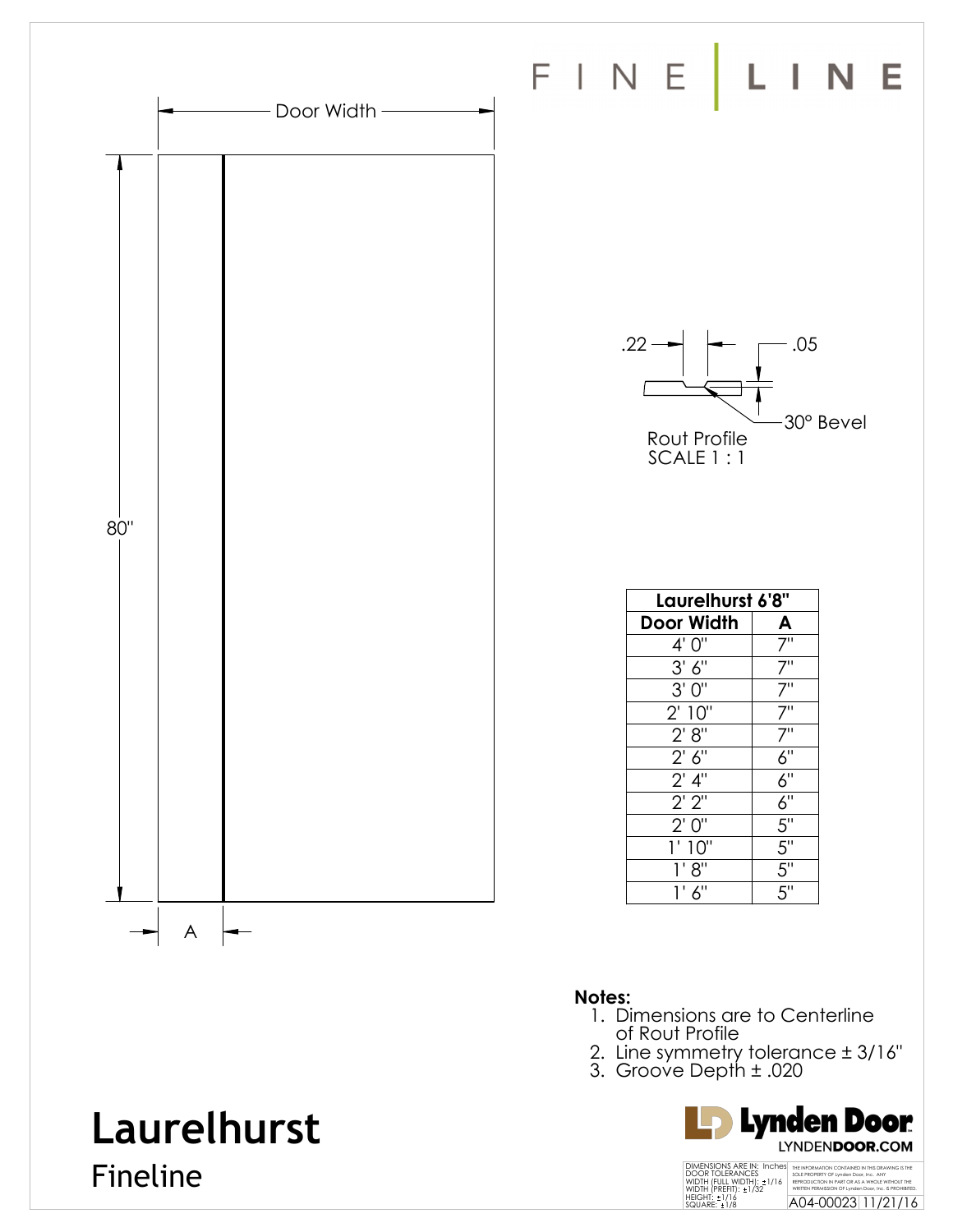

- of Rout Profile
- 2. Line symmetry tolerance ± 3/16"
- 3. Groove Depth ± .020

![](_page_1_Picture_4.jpeg)

# **Laurelhurst**

Fineline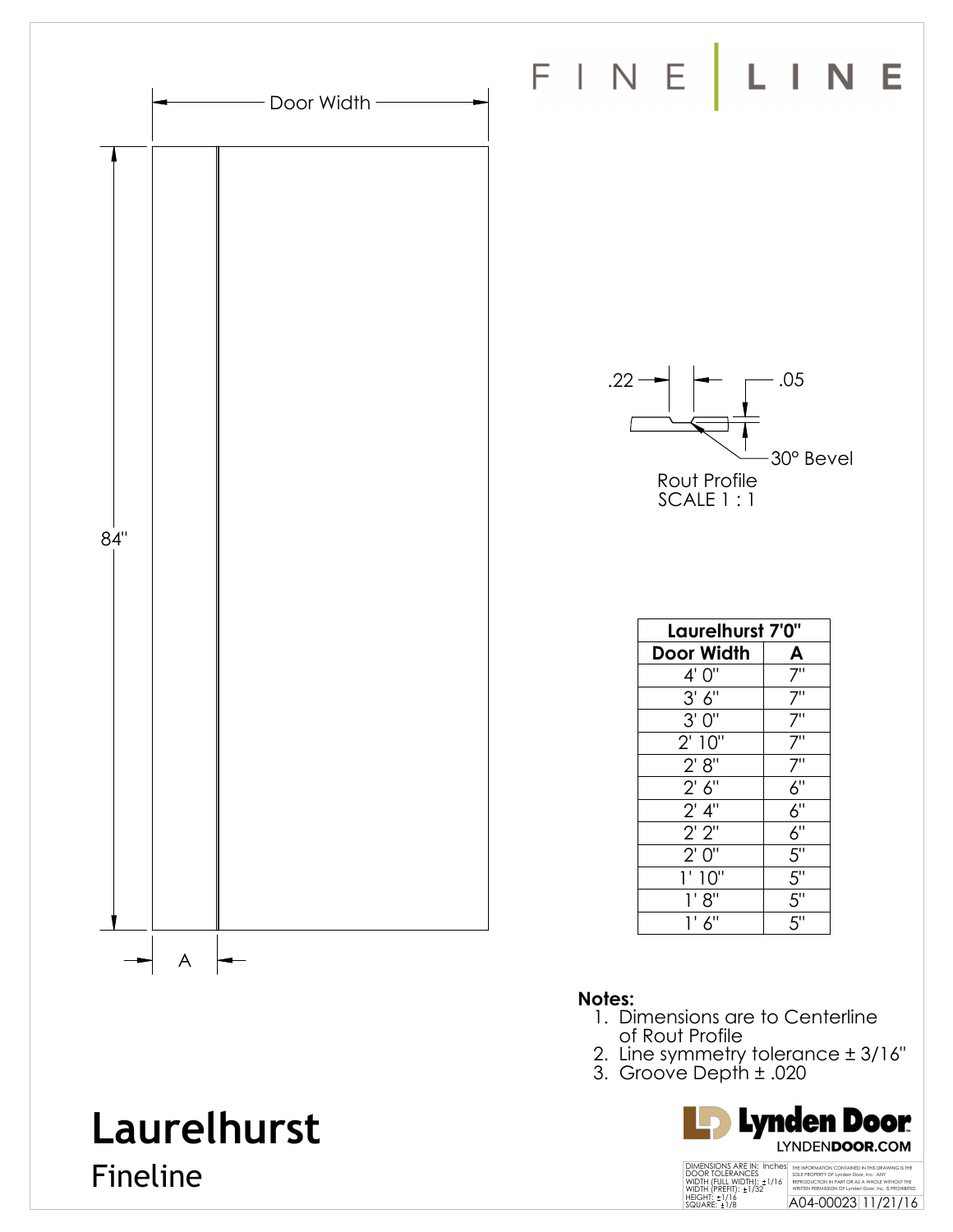![](_page_2_Figure_0.jpeg)

- of Rout Profile
- 2. Line symmetry tolerance ± 3/16"
- 3. Groove Depth ± .020

![](_page_2_Picture_4.jpeg)

### **Laurelhurst**

Fineline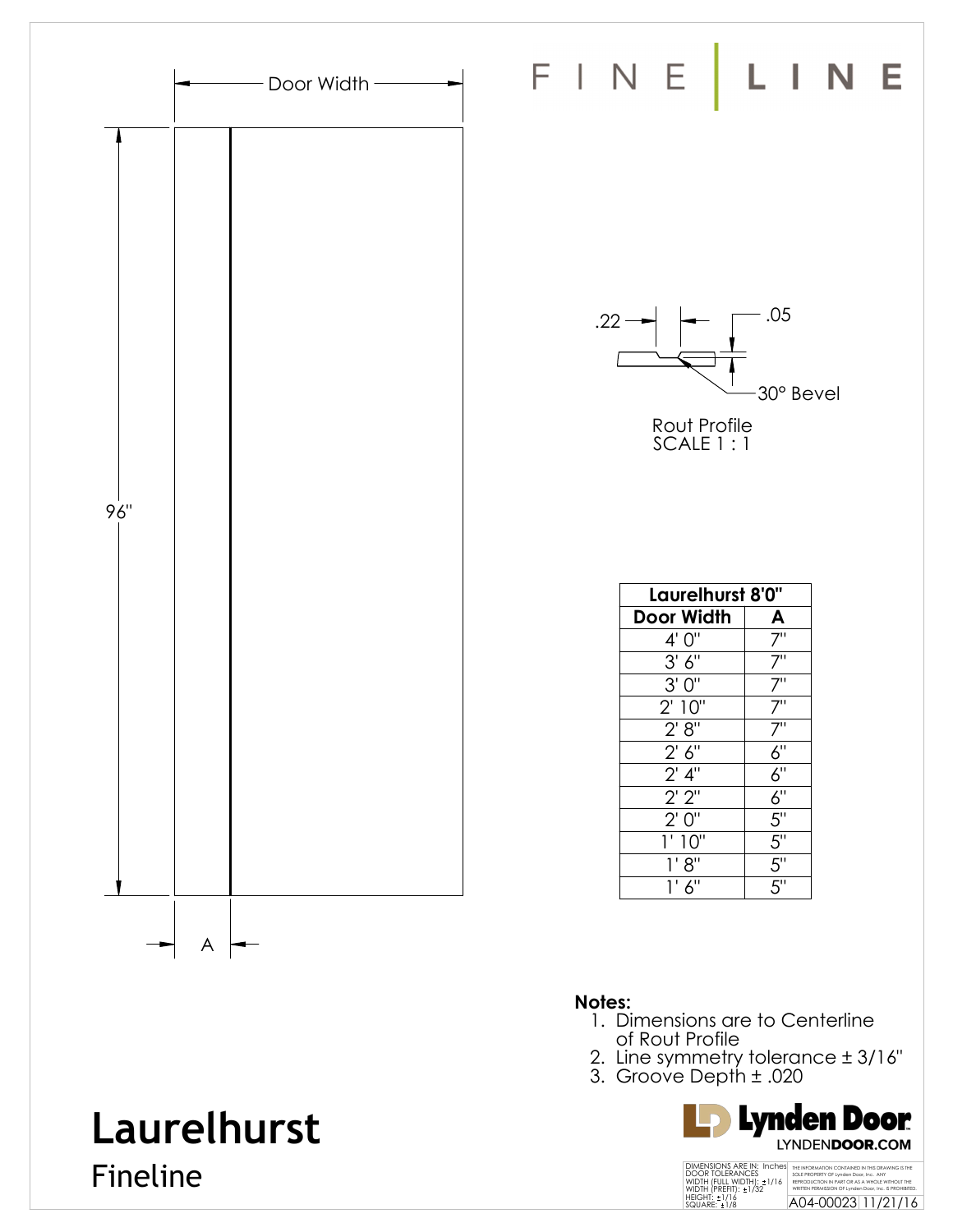![](_page_3_Figure_0.jpeg)

#### **Notes:**

- 1. Dimensions are to Centerline of Rout Profile
- 2. Line symmetry tolerance ± 1/32"
- 3. Groove Depth ± .020

![](_page_3_Picture_5.jpeg)

### **Laurelhurst**

Fineline GA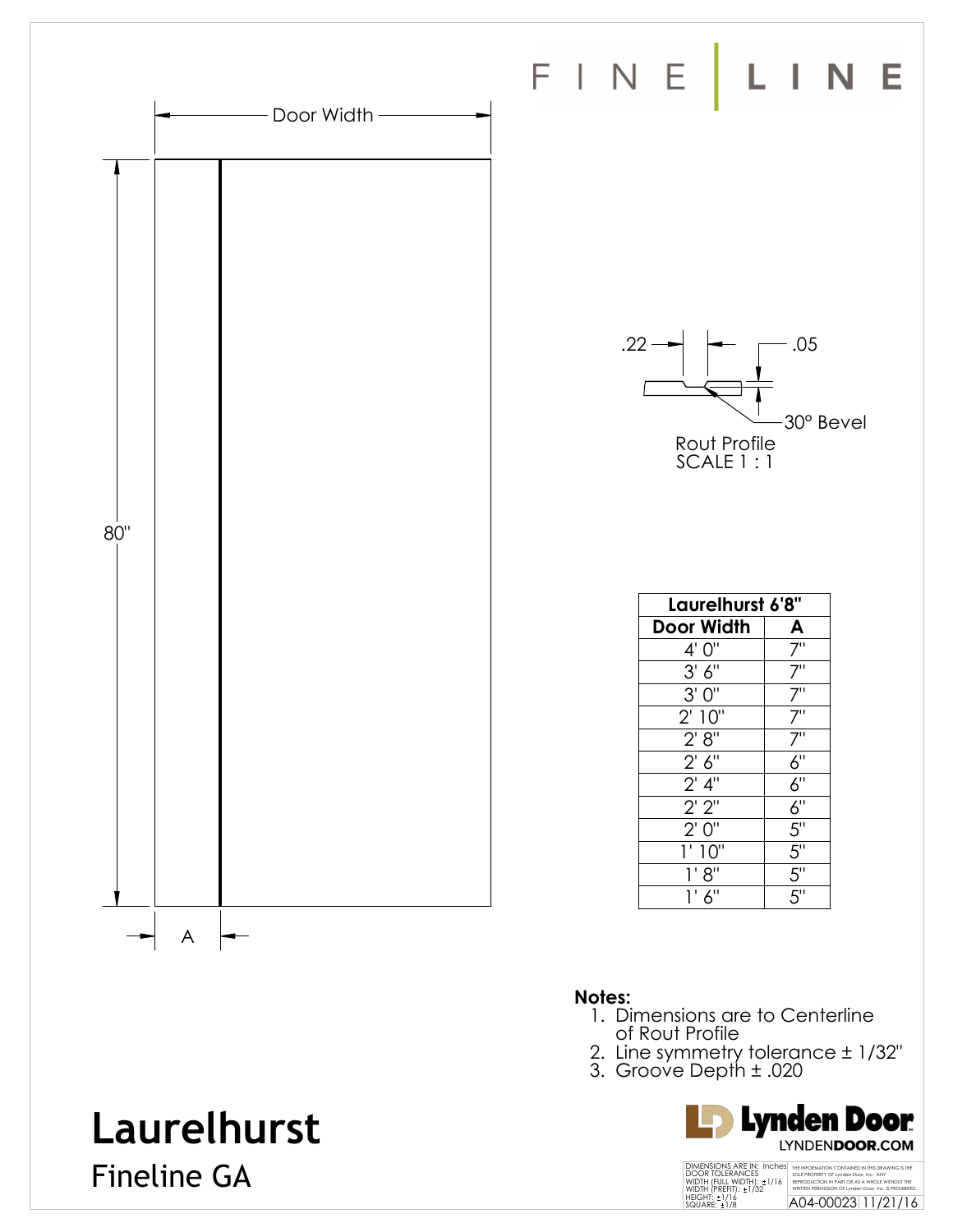![](_page_4_Figure_0.jpeg)

- 1. Dimensions are to Centerline of Rout Profile
- 2. Line symmetry tolerance ± 1/32"
- 3. Groove Depth ± .020

![](_page_4_Picture_4.jpeg)

#### THE INFORMATION CONTAINED IN THIS DRAWING IS THE SOLE PROPERTY OF Lynden Door, Inc. ANY<br>REPRODUCTION IN PART OR AS A WHOLE WITHOUT THE<br>WRITTEN PERMISSION OF Lynden Door, Inc. IS PROHIBITED.<br>A04-00023 11/21/16 DIMENSIONS ARE IN: Inches<br>DOOR TOLERANCES<br>WIDTH (FULL WIDTH): ±1/16<br>WIDTH (PREFIT): ±1/32<br>HEIGHT: ±1/16<br>SQUARE: ±1/8

### **Laurelhurst**

Fineline GA